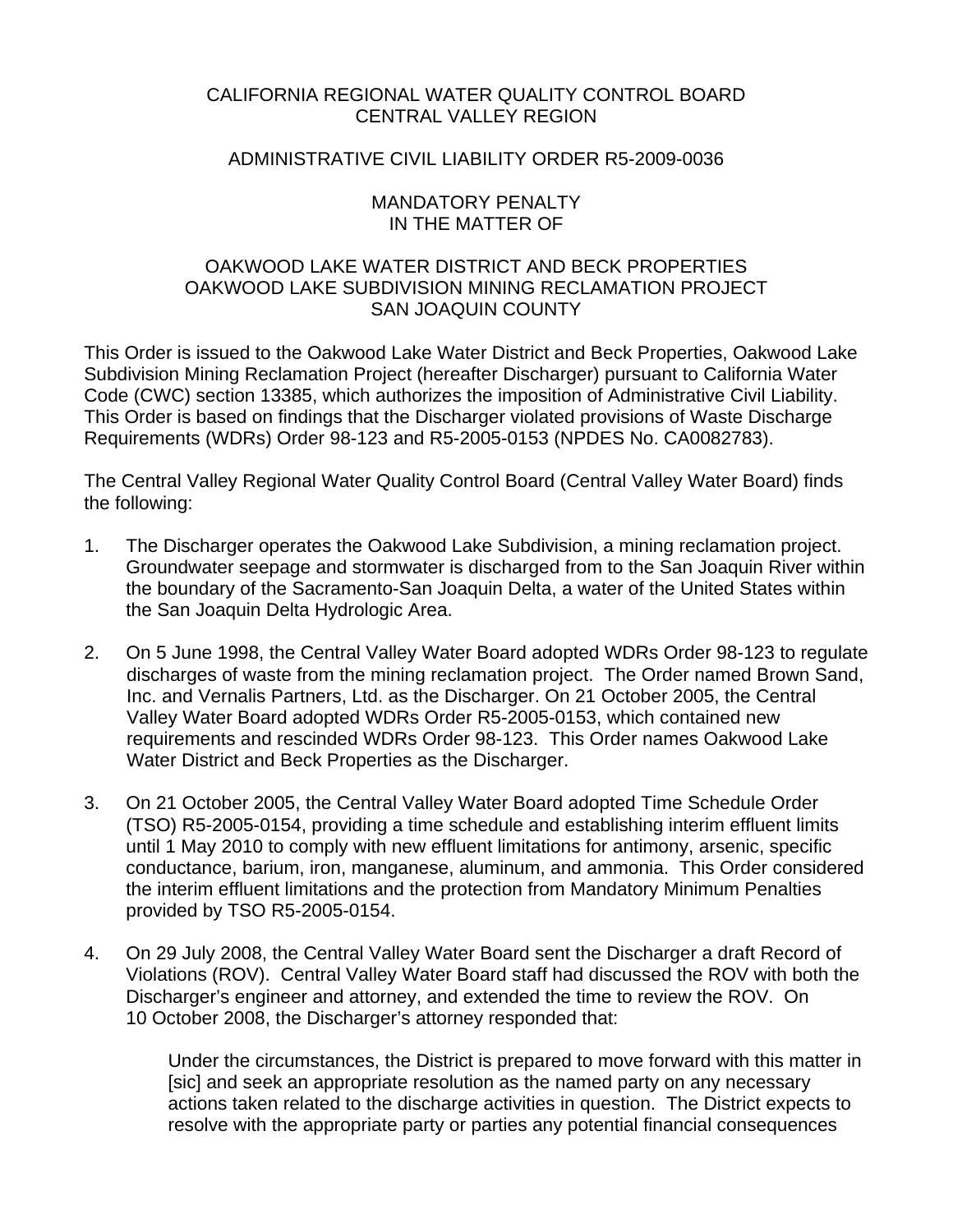ADMINISTRATIVE CIVIL LIABILITY ORDER NO. R5-2009-0036 -2- MANDATORY PENALTY OAKWOOD LAKE WATER DISTRICT AND BECK PROPERTIES OAKWOOD LAKE SUBDIVISION MINING RECLAMATION PROJECT SAN JOAQUIN COUNTY

> that may results from the proposed action separate from the Regional Board's administrative process.

- 5. On 10 November 2008, the Assistant Executive Officer of the Central Valley Water Board issued ACLC R5-2008-0600 for violations of effluent limitations set forth in WDRs Orders 98-123 and R5-2005-0153. The ACLC was issued in the amount of \$63,000. On 10 December 2008, the Discharger waived its right to a hearing with 90 days.
- 6. By letter dated 16 January 2009, Central Valley Water Board staff notified the Discharger that a turbidity violation had been omitted from the ACL Complaint. This Order includes that violation, which occurred on 30 April 2005. This Order also extends the period of review to 31 December 2008.
- 7. CWC sections 13385(h) and (i) require assessment of mandatory penalties and state, in part, the following:

CWC section 13385(h)(1) states:

Notwithstanding any other provision of this division, and except as provided in subdivisions (j), (k), and (l), a mandatory minimum penalty of three thousand dollars (\$3,000) shall be assessed for each serious violation.

CWC section 13385 (h)(2) states:

For the purposes of this section, a "serious violation" means any waste discharge that violates the effluent limitations contained in the applicable waste discharge requirements for a Group II pollutant, as specified in Appendix A to Section 123.45 of Title 40 of the Code of Federal Regulations, by 20 percent or more or for a Group I pollutant, as specified in Appendix A to Section 123.45 of Title 40 of the Code of Federal Regulations, by 40 percent or more.

CWC section 13385(i)(1) states:

Notwithstanding any other provision of this division, and except as provided in subdivisions (j), (k), and (l), a mandatory minimum penalty of three thousand dollars (\$3,000) shall be assessed for each violation whenever the person does any of the following four or more times in any period of six consecutive months, except that the requirement to assess the mandatory minimum penalty shall not be applicable to the first three violations:

- A) Violates a waste discharge requirement effluent limitation.
- B) Fails to file a report pursuant to Section 13260.
- C) Files an incomplete report pursuant to Section 13260.
- D) Violates a toxicity effluent limitation contained in the applicable waste discharge requirements where the waste discharge requirements do not contain pollutant-specific effluent limitations for toxic pollutants.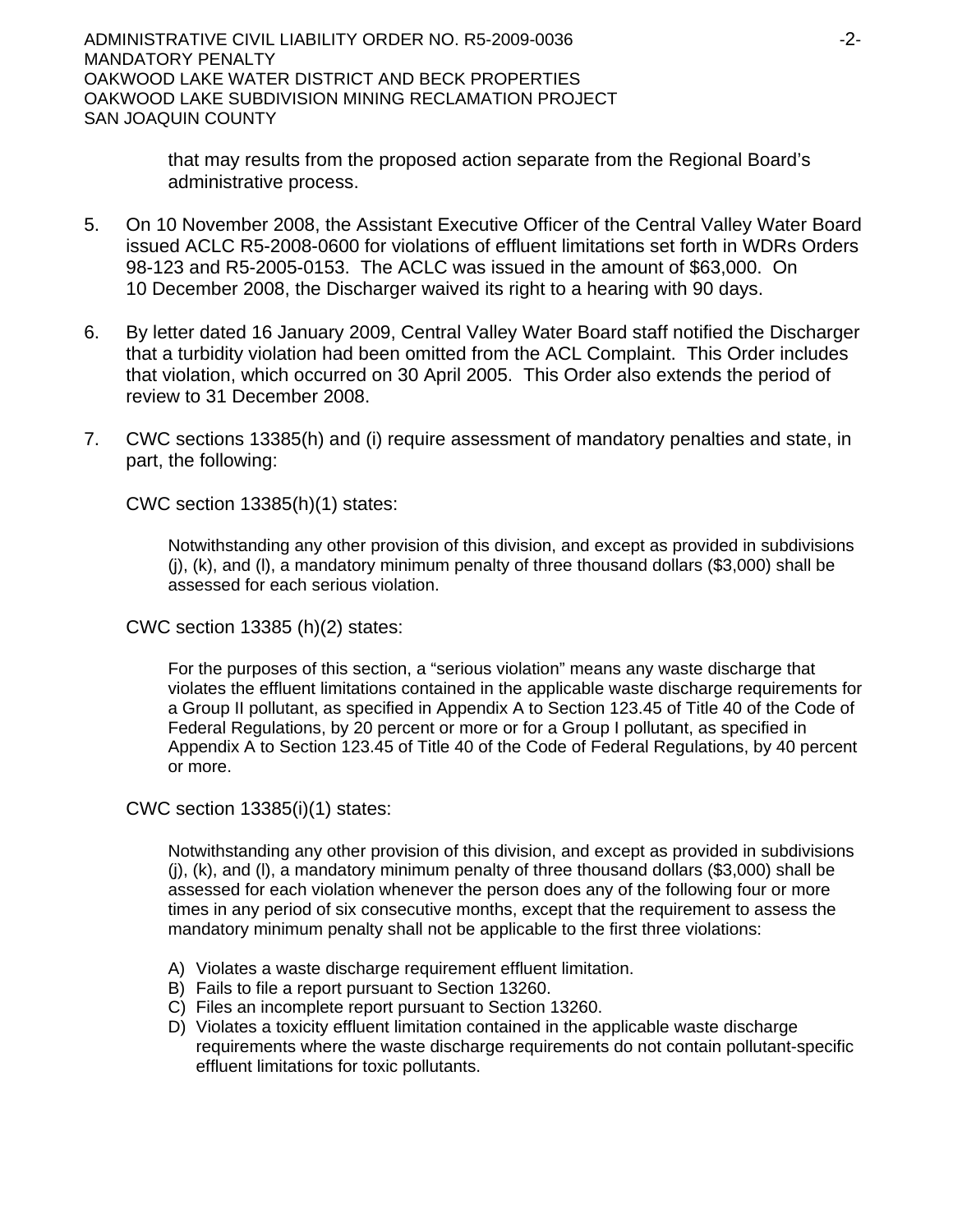8. CWC section 13323 states, in part

Any executive officer of a regional board may issue a complaint to any person on whom administrative civil liability may be imposed pursuant to this article. The complaint shall allege the act or failure to act that constitutes a violation of law, the provision authorizing civil liability to be imposed pursuant to this article, and the proposed civil liability.

9. WDRs Order 98-123 Effluent Limitations No. B.1., include, in part, the following effluent limitations: "*Effluent shall not exceed the following limits:* "

| Constituents | Units       | Monthly<br>Average | Weekly<br>Average | Daily<br>Maximum |
|--------------|-------------|--------------------|-------------------|------------------|
| Turbidity    | <b>NTUs</b> | 15                 | 20                | 25               |

- 10. WDRs Order 98-123 Effluent Limitations No. B.2., include, the following effluent limitations: "*The discharge shall not have a pH less than 6.5 nor greater than 8.5.*"
- 11. According to Discharger's self-monitoring reports, there has been no discharge to the San Joaquin River since 24 October 2005. Because Order No. R5-2005-0153 and TSO R5-2005-0154 were adopted on 21 October 2005, the interim and final effluent limitations contained in those orders are not relevant to this Order.
- 12. According to the Discharger's self-monitoring reports, the Discharger committed eight (8) serious Group I violations of the above effluent limitations contained in Orders 98-123 and R5-2005-0153 during the period beginning 1 January 2000 and ending 31 December 2008. The violations are defined as serious because measured concentrations of Group I constituents exceeded maximum prescribed levels by more than 40 percent on these occasions. The mandatory minimum penalty for these serious violations is **twenty-four thousand dollars (\$24,000)**.
- 13. According to the Discharger's self-monitoring reports, the Discharger committed twenty (20) non-serious violations of the above effluent limitations contained in Orders 98-123 and R5-2005-0153 during the period beginning 1 January 2000 and ending 31 December 2008. Fourteen (14) of the non-serious violations are subject to mandatory penalties under CWC section 13385(i)(1) because these violations were preceded by three or more similar violations within a six-month period. The mandatory minimum penalty for these non-serious violations is **forty-two thousand dollars (\$42,000)**.
- 14. The total amount of the mandatory penalties assessed for the cited effluent violations is **sixty-six thousand dollars (\$66,000).** A detailed list of the cited effluent violations is included in Attachment A, a part of this Order.
- 15. In lieu of issuing mandatory penalties, CWC sections 13385(c) and (e) provide requirements regarding the maximum penalty that can be issued for the violations. These sections state: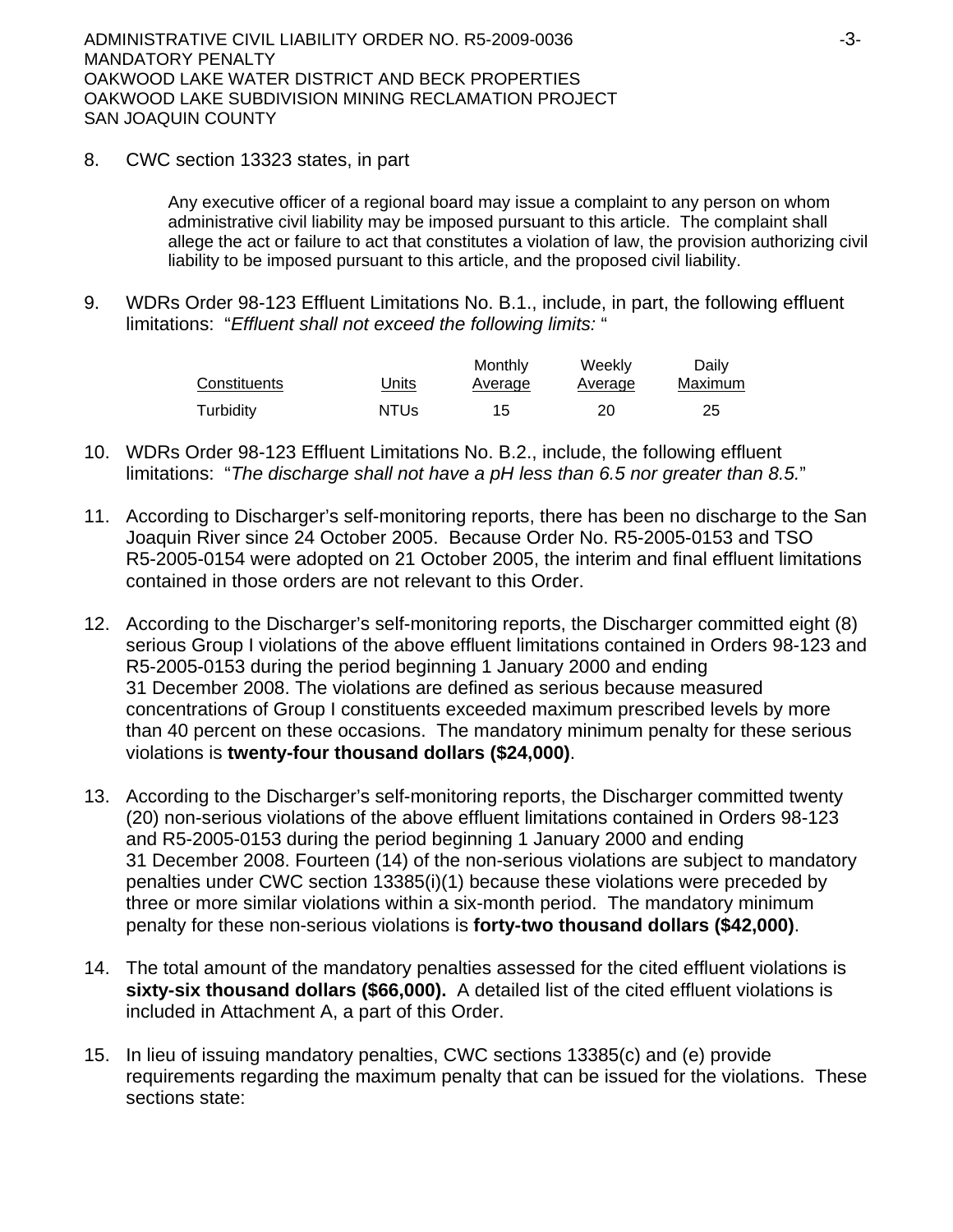(c) Civil liability may be imposed administratively by the state board or a regional board pursuant to Article 2.5 (commencing with Section 13323) of Chapter 5 in an amount not to exceed the sum of both of the following:

(1) Ten thousand dollars (\$10,000) for each day in which the violation occurs.

(2) Where there is a discharge, any portion of which is not susceptible to cleanup or is not cleaned up, and the volume discharged but not cleaned up exceeds 1,000 gallons, an additional liability not to exceed ten dollars (\$10) multiplied by the number of gallons by which the volume discharged but not cleaned up exceeds 1,000 gallons"

- 16. Central Valley Water Board staff has estimated the potential maximum civil liability pursuant to CWC section 13385(c)(1), by applying the \$10,000/day penalty for each of the 22 days that violations were reported, plus additional days for exceedances of monthly or weekly average limitations. The maximum penalty pursuant to this code section is at least \$220,000. In addition, as discussed above, a second penalty of \$10 per gallon discharged over 1,000 gallons could be assessed for each day of violation. This penalty was not calculated, but would cause the maximum penalty to significantly exceed \$220,000. This Order does not propose to assess a discretionary penalty above the minimum required by CWC sections 13385(h) and (i).
- 17. The Discharger asserts that delay in processing the ACL Complaint unfairly prejudiced the Discharger, because pH violations might have been erroneously reported. However, the Ninth Circuit does not recognize a "laboratory error defense," and conclusively presumes that self monitoring reports are evidence of a violation. *(Sierra Club v. Union Oil* (9th Cir. 1987) 813 F.2d 1480, *vacated on other grounds* 485 U.S. 931, *reinstated and amended on other grounds,* 853 F.2d 667 (9th Cir. 1988).) Since the Discharger cannot assert a "laboratory error defense" and the monitoring reports admitting the violations are in the record, the delay did not prejudice the Discharger. Even those courts that allow a "laboratory error defense" recognize that a defendant asserting such defense has a heavy burden of proof and that mere speculation is inadequate. *(US v. Allegheny Ludlum* (3d Cir. 2004) 366 F.3d 164.) In this case, the Discharger speculates that pH violations *may have* been erroneously reported because the limits are only slightly above the effluent limitation and are isolated instances of violation. However, even small exceedances are subject to mandatory penalties. The pH violations were not isolated instances, but occurred on ten different days between November 2002 and November 2003, three times in May through June 2004 and again in August 2005. The Discharger does not contend that laboratory documentation is missing; to the contrary, its 10 October 2008 letter seems to suggest records are still available dating back to at least 2001. The Discharger or the predecessor entity that reported the violations knew or should have known that violations of numeric effluent limitations were subject to mandatory penalties, and thus had reason to ensure that any errors were investigated and corrected before the violations were reported. The Oakwood Lake Water District has agreed to resolve all outstanding mandatory penalties on behalf of all entities that might have liability, and then seek recovery from other entities. Thus, the delay in issuing the ACL Complaint did not prejudice the Discharger.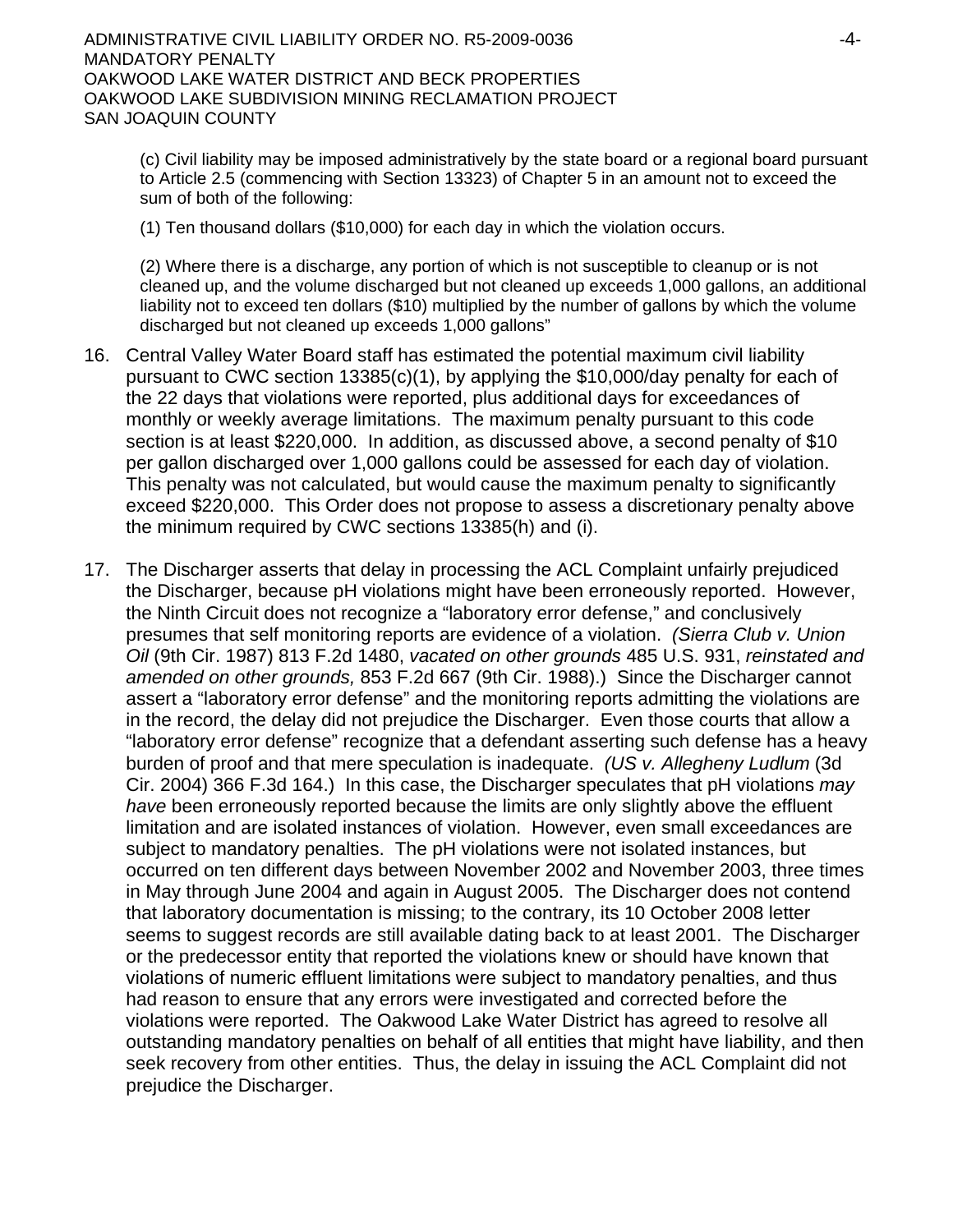ADMINISTRATIVE CIVIL LIABILITY ORDER NO. R5-2009-0036 -5- MANDATORY PENALTY OAKWOOD LAKE WATER DISTRICT AND BECK PROPERTIES OAKWOOD LAKE SUBDIVISION MINING RECLAMATION PROJECT SAN JOAQUIN COUNTY

- 18. Issuance of this Administrative Civil Liability Order to enforce CWC Division 7, Chapter 5.5 is exempt from the provisions of the California Environmental Quality Act (Pub. Resources Code section 21000 et seq.), in accordance with California Code of Regulations, title 14, section 15321(a)(2).
- 19. Any person aggrieved by this action of the Central Valley Water Board may petition the State Water Board to review the action in accordance with CWC section 13320 and California Code of Regulations, title 23, sections 2050 and following. The State Water Board must receive the petition by 5:00 p.m., 30 days after the date that this Order becomes final, except that if the thirtieth day following the date that this Order becomes final falls on a Saturday, Sunday, or state holiday, the petition must be received by the State Water Board by 5:00 p.m. on the next business day. Copies of the law and regulations applicable to filing petitions may be found on the Internet at: http://www.waterboards.ca.gov/public\_notices/petitions/water\_quality or will be provided upon request.

# **IT IS HEREBY ORDERED THAT:**

1. Oakwood Lake Water District and Beck Properties shall be assessed an Administrative Civil Liability in the amount of **sixty-six thousand dollars (\$66,000)** as follows:

**Within 30 days of adoption of this Order**, Oakwood Lake Water District and Beck Properties shall pay sixty-six thousand dollars (\$66,000) by check made payable to the *State Water Pollution Cleanup and Abatement Account*. The check shall have written on it the number of this ACL Order.

I, Pamela C. Creedon, Executive Officer, do hereby certify the foregoing is a full, true, and correct copy of an Order adopted by the Central Valley Regional Water Quality Control Board, on 24 April 2009.

PAMELA C. CREEDON, Executive Officer

Attachment A: Record of Violations BLH: 29 Apr 09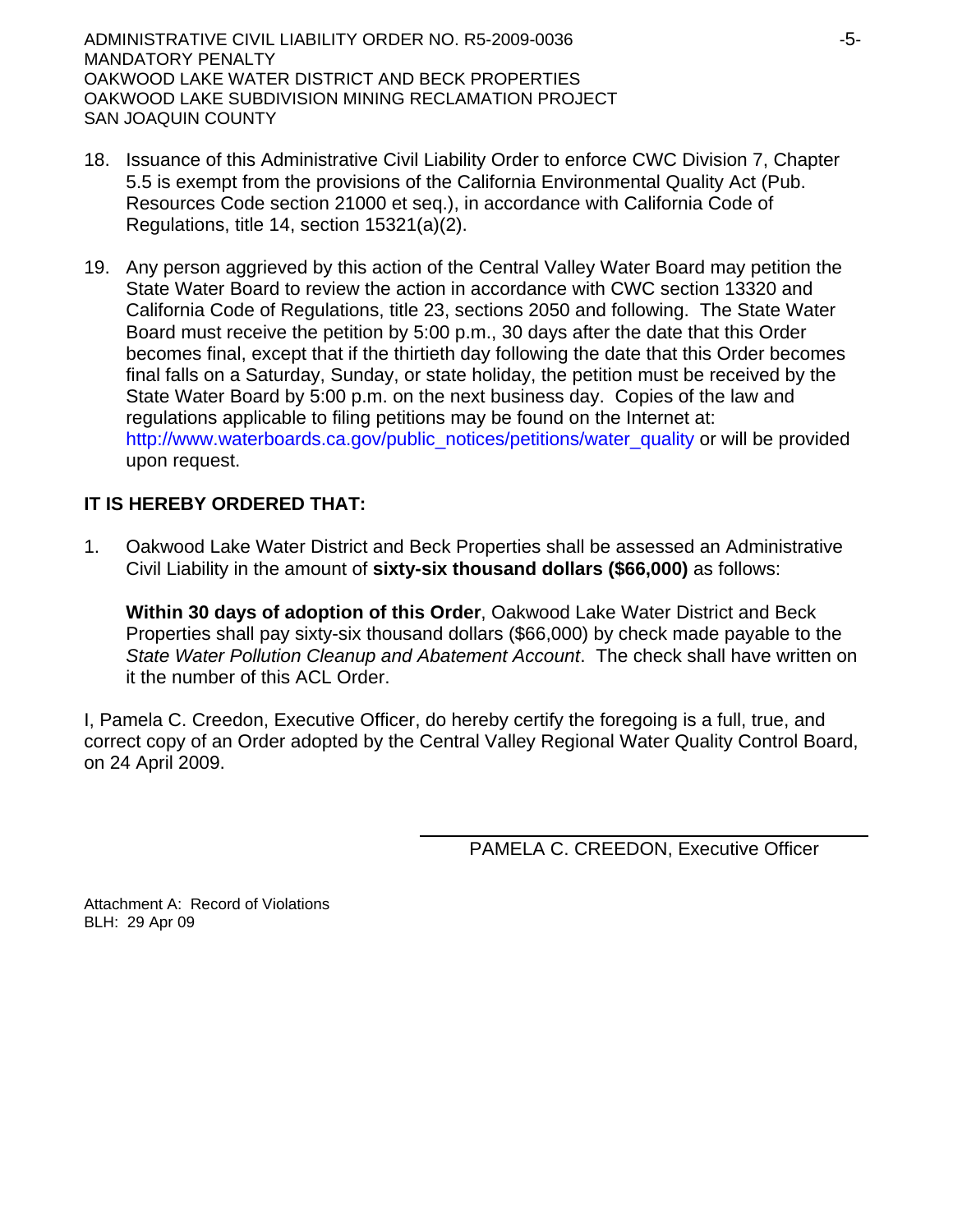# **ATTACHMENT A ADMINISTRATIVE CIVIL LIABILITY ORDER NO. R5-2009-0036**

#### **Oakwood Lake Water District and Beck Properties Oakwood Lake Subdivision Mining Reclamation Project**

RECORD OF VIOLATIONS (1 January 2000 – 31 December 2008) MANDATORY PENALTIES (Data reported under Monitoring and Reporting Program Nos. 98-123 and R5-2005-0153)

|                |                        | Violation              |                      |            |            |                                 |                         |
|----------------|------------------------|------------------------|----------------------|------------|------------|---------------------------------|-------------------------|
|                | Date                   | <b>Type</b>            | Units                | Limit      | Measured   | Period Type                     | Remarks                 |
| $\mathbf{1}$   | 24-Apr-01              | Turbidity              | <b>NTU</b>           | 25         | 60         | Daily                           | 1                       |
| $\overline{2}$ | 24-Apr-01              | Turbidity              | <b>NTU</b>           | 20         | 60         | Weekly                          | 1                       |
| 3              | 30-Apr-01              | Turbidity              | <b>NTU</b>           | 15         | 18         | Monthly                         | 3                       |
| 4              | 19-Jun-01              | Turbidity              | <b>NTU</b>           | 25         | 32         | Daily                           | 4                       |
| 5              | 19-Jun-01              | Turbidity              | <b>NTU</b>           | 20         | 32         | Weekly                          | 1                       |
| 6              | 30-Jun-01              | Turbidity              | <b>NTU</b>           | 15         | 16         | Monthly                         | 4                       |
| $\overline{7}$ | 31-Oct-01              | Turbidity              | <b>NTU</b>           | 15         | 17         | Monthly<br>Instantaneou         | 4                       |
| 8              | 27-Nov-02              | pH                     | pH units             | 8.5        | 8.7        | s<br>Instantaneou               | 3                       |
| 9              | 27-Mar-03              | pH                     | pH units             | 8.5        | 8.6        | s<br>Instantaneou               | 3                       |
| 10             | 22-May-03              | pH                     | pH units             | 8.5        | 8.6        | s<br>Instantaneou               | 3                       |
| 11             | 12-Jun-03              | pH                     | pH units             | 8.5        | 8.6        | s<br>Instantaneou               | 3                       |
| 12             | 3-Jul-03               | pH                     | pH units             | 8.5        | 9          | S<br>Instantaneou               | $\overline{4}$          |
| 13             | 10-Jul-03              | pH                     | pH units             | 8.5        | 8.8        | S<br>Instantaneou               | 4<br>4                  |
| 14<br>15       | 17-Jul-03<br>24-Jul-03 | pH<br>pH               | pH units<br>pH units | 8.5<br>8.5 | 8.6<br>8.6 | S<br>Instantaneou<br>S          | 4                       |
| 16             |                        |                        |                      | 8.5        | 8.6        | Instantaneou                    | $\overline{4}$          |
| 17             | 7-Aug-03<br>25-Nov-03  | pH<br>pH               | pH units<br>pH units | 8.5        | 8.8        | S<br>Instantaneou<br>s          | 4                       |
|                |                        |                        | <b>NTU</b>           |            | 41         |                                 | 1                       |
| 18<br>19       | 29-Apr-04<br>29-Apr-04 | Turbidity<br>Turbidity | <b>NTU</b>           | 25<br>20   | 41         | Daily<br>Weekly<br>Instantaneou | 1                       |
| 20             | 20-May-04              | pH                     | pH units             | 8.5        | 8.7        | s<br>Instantaneou               | 4                       |
| 21             | 27-May-04              | pH                     | pH units             | 8.5        | 8.6        | S<br>Instantaneou               | 4                       |
| 22             | 24-Jun-04              | pH                     | pH units             | 8.5        | 8.6        | S                               | 4                       |
| 23             | 12-Apr-05              | Turbidity              | <b>NTU</b>           | 25         | 44         | Daily                           | 1                       |
| 24             | 12-Apr-05              | Turbidity              | <b>NTU</b>           | 20         | 44         | Weekly                          | 1                       |
| 25             | 19-Apr-05              | Turbidity              | <b>NTU</b>           | 25         | 27         | Daily                           | 3                       |
| 26             | 19-Apr-05              | Turbidity              | <b>NTU</b>           | 20         | 27         | Weekly                          | 4                       |
| 27             | 30-Apr-05              | Turbidity              | <b>NTU</b>           | 15         | 36         | Monthly<br>Instantaneou         | 1                       |
| 28             | 23-Aug-05              | pH                     | pH units             | 8.5        | 8.7        | S                               | $\overline{\mathbf{4}}$ |

Remarks:

1. Serious Violation: For Group I pollutants that exceed the effluent limitation by 40 percent or more.

2. Serious Violation: For Group II pollutants that exceed the effluent limitation by 20 percent or more.

3. Non-serious violations falls within the first three violations in a six-month period, thus is exempt.

4. Non-serious violation subject to mandatory penalties.